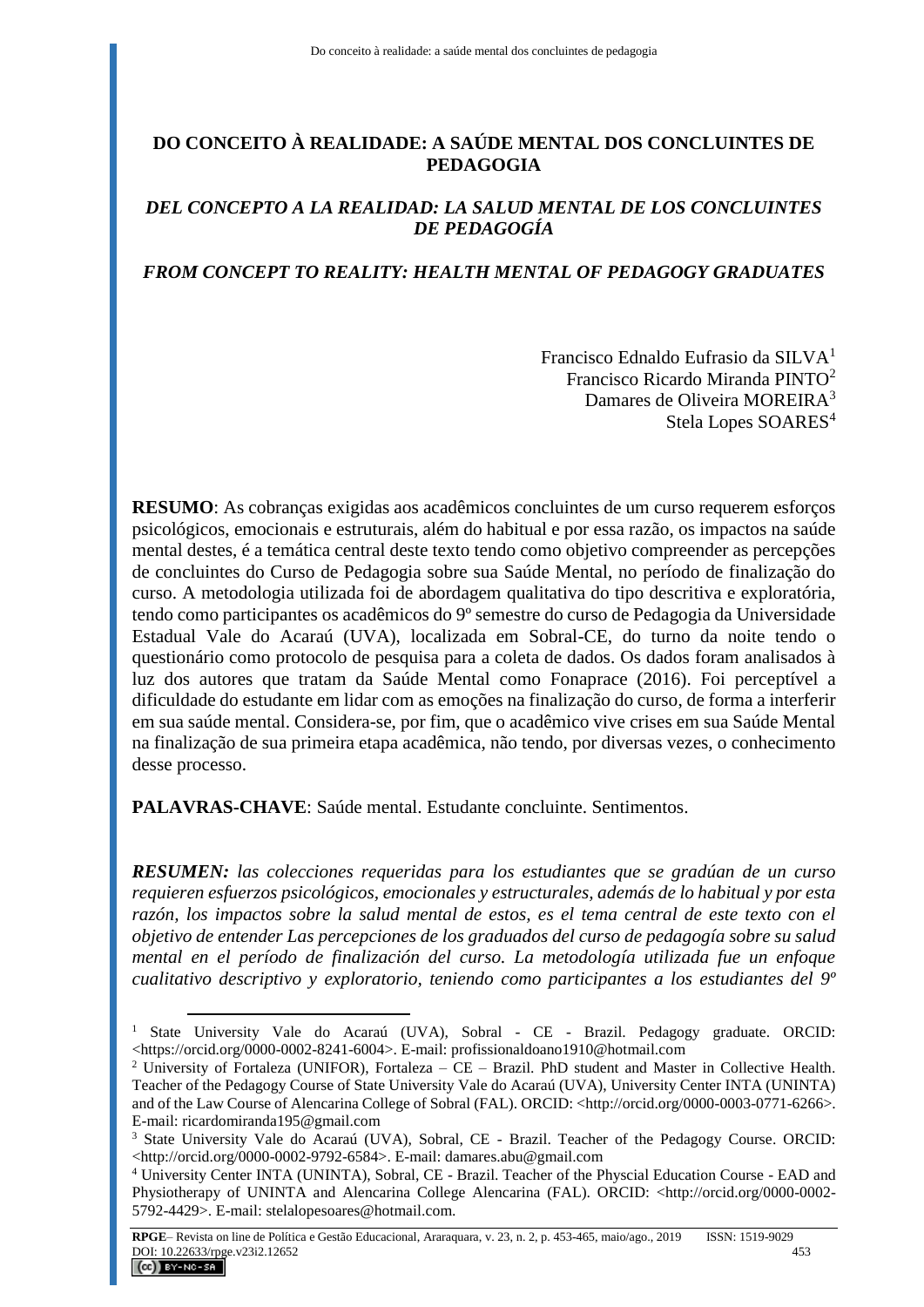*semestre del curso pedagógica de la Universidad Estatal Vale do Acaraú (UVA), situado en Sobral-CE, el turno de noche teniendo la Cuestionario como un protocolo de investigación para la recopilación de datos. Los datos fueron analizados a la luz de los autores que se ocupan de la salud mental como Fonaprace (2016). Se percibió las dificultades del estudiante para lidiar con las emociones en la terminación del curso con el fin de interferir en su salud mental. Finalmente, se considera que el erudito experimenta crisis en su salud mental en la finalización de su primera etapa académica, no teniendo, por varias veces, el conocimiento de este proceso.*

*PALABRAS CLAVE: Salud mental. Estudiante completado. Sentimientos.*

*ABSTRACT: The collections required for the graduates of a course require psychological, emotional and structural efforts beyond the usual and for this reason the impacts on mental health of these are the central theme of this text aiming to understand the Perceptions of graduates of the pedagogy course on their Mental health in the period of completion of the course. It is important to highlight in the literature the concepts of WHO (2001) as well as the studies already developed by Claudino and Cordeiro (2006). The methodology used was a qualitative, descriptive and exploratory approach having as participants the students of the 9th semester of the pedagogy course of the State University Vale do Acaraú (UVA), located in Sobral-CE, the night shift having the Questionnaire as a research protocol for data collection. The data were analyzed in light of the authors who deal with Mental Health as Fonaprace (2016). It was perceived the difficulties of the student in dealing with emotions in the completion of the course in order to interfere in their mental health. Finally, it is considered that the scholar experiences crises in his Mental health in the completion of his first academic stage, not having, for several times, the knowledge of this process*

*KEY WORDS: Mental health. Graduate. Feelings.*

### **Introduction**

The study of Mental Health has gained a lot of prominence and the discussion of the subject has not been limited only to the researchers. The mass media have treated the subject with considerable prominence due to the importance of debating in the current society that every day has shown a great emotional fragility.

According to the World Health Organization (OMS, Portuguese initials), in its 'Report on mental health in the world 2001 - Mental health: new conception, new hope', the number of people suffering from mental, neurobiological or psychosocial disorders exceeds 400 million. In Brazil, 12% of the population, or 23 million Brazilians, need some kind of mental health care (OMS, 2001; BRASIL, 2010).

The numbers are impressive and demonstrate that mental health in Brazil and in the world must be treated with more attention by the health agencies, as it not only harms the patient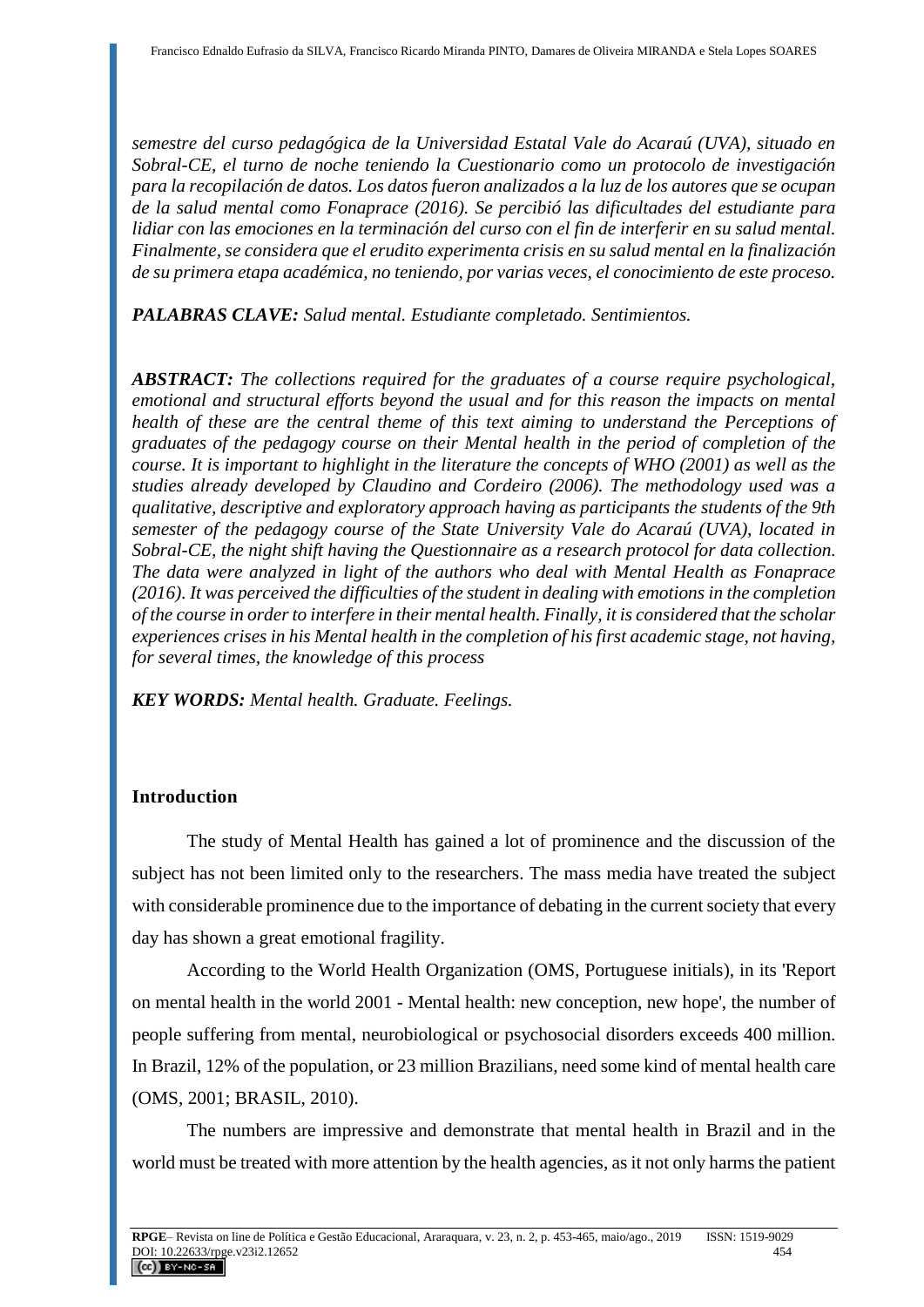itself, but everyone who is involved in the recovery process and the society in general, which is often the cause of mental illness.

In this context, it becomes necessary to understand two important concepts. The first is health, defined by OMS (1946) as "a state of complete physical, mental and social well-being, not only the absence of disease or infirmity". The second is that of mental health which, according to the UN (2016), "[is] a state of well-being in which an individual realizes his own abilities, can deal with the normal stresses of life, can work productively and is able to make contributions to their community".

The last period of the university course of Pedagogy is a mixture of emotions, because for the student it is the moment to celebrate because he is completing an important phase of his life, because he feels already qualified to act as a pedagogue among other reasons. However there are other points to be considered in this period and that may be influencers of mental illness of these students.

The requirements for the end of the course, such as the Completion of Course Work (TCC), the hours of complementary activities, the hours of optional subjects to complete, the sadness of the separation of the friends that were seen every day during the graduation period, besides the uncertainty of insertion in the labor market, demand from the student an emotional and psychological control.

The estimate is that from every 3 (three) college students 1 (one) have some type of mental illness. The most common of these diseases are anxiety disorders, depression, sleep and eating disorders, panic syndrome, stress, as well as somatization of clinical diseases such as gastritis, among others (CLAUDINO; CORDEIRO, 2006).

In the last periods students are more demanded than usual, because in addition to the final works there is pressure from society and the family to get a job soon. Fear of unemployment is a factor that can cause various disorders, especially anxiety.

These important changes, pressures, demands on personal and professional achievements, and subsequent collections of difficult decisions, and the academic trajectory itself, require a great deal of effort to adapt to the physical, mental, and even behavioral needs (ALMEIDA, 2014).

Starting from the supposed hypothesis that the imbalance of these emotions may be the key point for the emergence of mental illnesses such as anxiety, depression, eating and sleep disorders, phobias among others, the restlessness was generated for research that is: How is the mental health of the graduating students of the Pedagogy course and how do they deal with the emotions generated in the last period?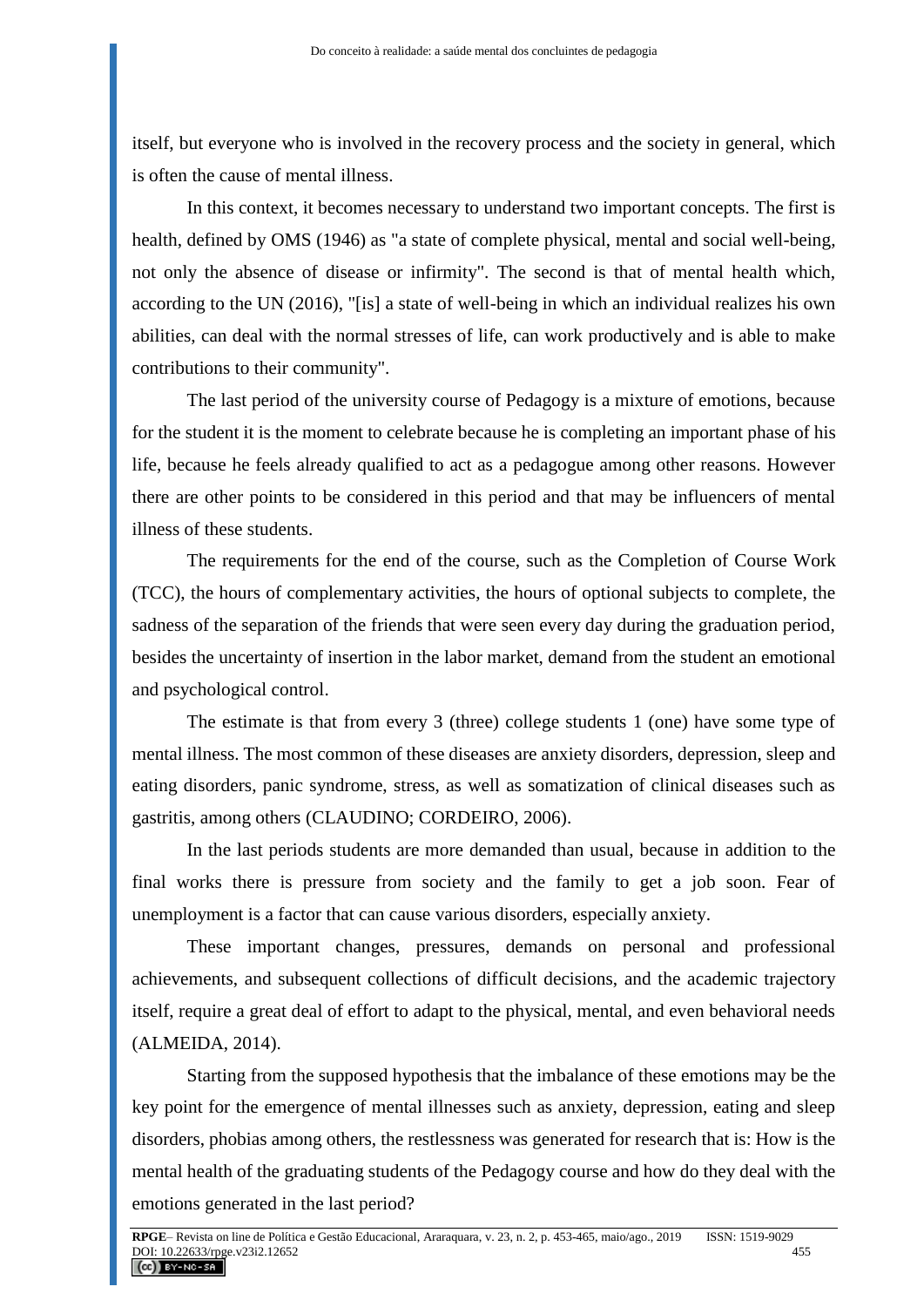In the face of these situations, the study becomes of fundamental relevance so that it is possible to understand why the university student becomes susceptible to mental illnesses, making possible to take measures that help the students in this process of mental sickening.

The aim of this study is to understand the perceptions of graduates of the Pedagogy Course on their Mental Health in the period of completion of the course.

#### **Methodology**

For this study a qualitative, descriptive and exploratory research was undertaken during the months of November 2018 to April 2019. This method differs from the quantitative one in that it does not use a statistical instrument as the basis for the analysis of a problem, not intending to measure or give number to categories (SAMPIERI; COLLADO; LUCIO, 2013).

The geographic space was the city of Sobral, located in the northern region of the state of Ceará, distant 250 km from Fortaleza, the state capital. Sobral stands out in several aspects, among them the education and the economy, and counts on a population of more than 200 thousand inhabitants. Sobral is also known for being a university city and considered the largest university center in the interior of Ceará, attracting students from various cities in the Northern region of the state and other more distant cities. The research took place during the month of February of 2019 taking as a "locus" the State University Vale do Acaraú - UVA.

The *locus* of the research was the Pedagogy course of the Vale do Acaraú State University, which is located on the Betânia Campus, in a block called Complementary Discipline Nucleus (NDC). In this block, which was won after much struggle, only the course of Pedagogy works, but there are still many achievements to be fulfilled, such as obtaining a room for the ninth period.

The participants of the research were the scholars of the 9th semester of the Pedagogy course of the night shift of the State University Vale do Acaraú located in the city of Sobral - Ceará. The inclusion criterion was to attend the ninth period and to be enrolled in the discipline of Completion of Course Work. The exclusion criterion was in relation to the students who are only attending the subjects of the ninth period and those of the morning shift.

For data collection, the questionnaire developed by the researcher was used as research protocol with questions related to their experiences, livings, emotions and sensations experienced in the last period of the course. The first questions deal with the sociodemographic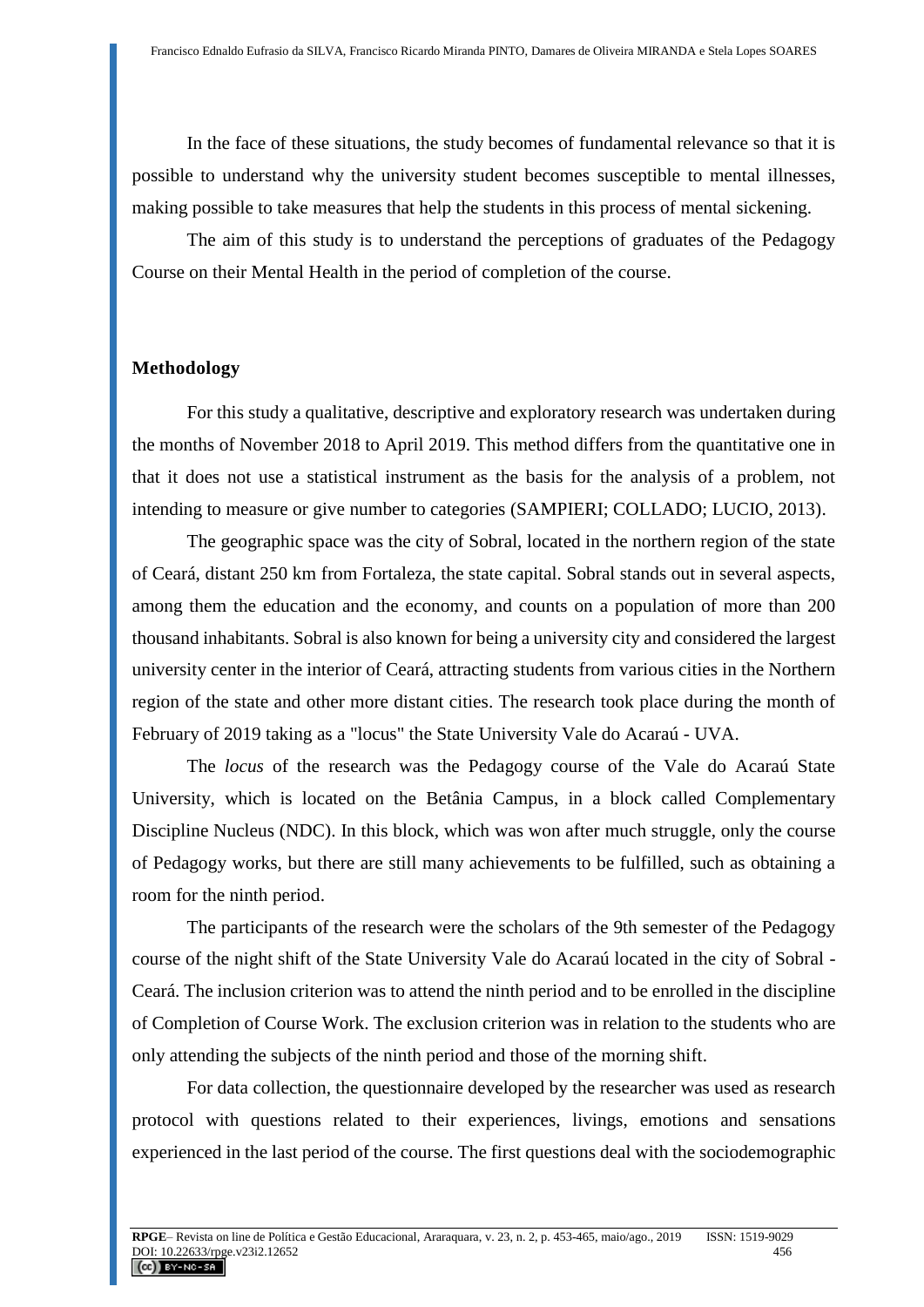aspects of the participants (such as age, marital status, city in which they reside, time of travel to university).

The data collection was done in person with the target audience of the study during the Course Conclusion Work discipline. The teacher was informed about the research that was intended to be done with the students and allowed the application of the questionnaire. The researcher was briefly introduced to the students and commented on the content of the questionnaire. Soon after the presentation the students were free to participate in the study.

After collecting the data, they were duly treated, reviewed, evaluated and analyzed using Minayo's Thematic Categorical Analysis reflecting thematically. For Minayo (2009) the thematic analysis seeks to give meaning to what is communicated in the way it becomes frequent. The participants will be called acronyms ACAD 01, ACAD 02, ACAD 03 in ascending order, respecting the ethical principles of preservation of identity present in Resolution 510/2016 (BRASIL, 2016).

#### **Results and discussion**

The results presented refer to the 42 university students who composed the study sample, which represents 95% of the total number of students enrolled in the discipline of Completion of Course Work of Pedagogy of the night shift of the UVA, who answered the questionnaire that seeks to understand their perceptions and meanings of the experience of the course's last semester from their answers to the instrument of data collection. It is worth noting that two (2) academics present in the application of the instrument refused to respond, which is equivalent to 5% of the total enrolled in the discipline.

Participants have a different age group, of which 28 (19%) are under the age of 25, 13 (30%) are between 25 and 35 years old and only 1 (5%) is between 36 and 45 years old. As expected in the courses of Pedagogy, the female presence is much greater than that of men. Of the total number of participants, there were only 04 (9%) males and 38 (91%) females.

As most of the students are from outside the host city of the university, Sobral, being these cities Massapê, Reriutaba, Forquilha, Ibiapaba, Tianguá among others, the time of trip home-college varies greatly, up to 3 hours of travel. In the surveyed population 76% of these cities are cited. Regarding the marital status of the participants 31 (73%) are unmarried, of which 4 (9%) have children. Of the 11 (26%) married, only 04 (10%) had children.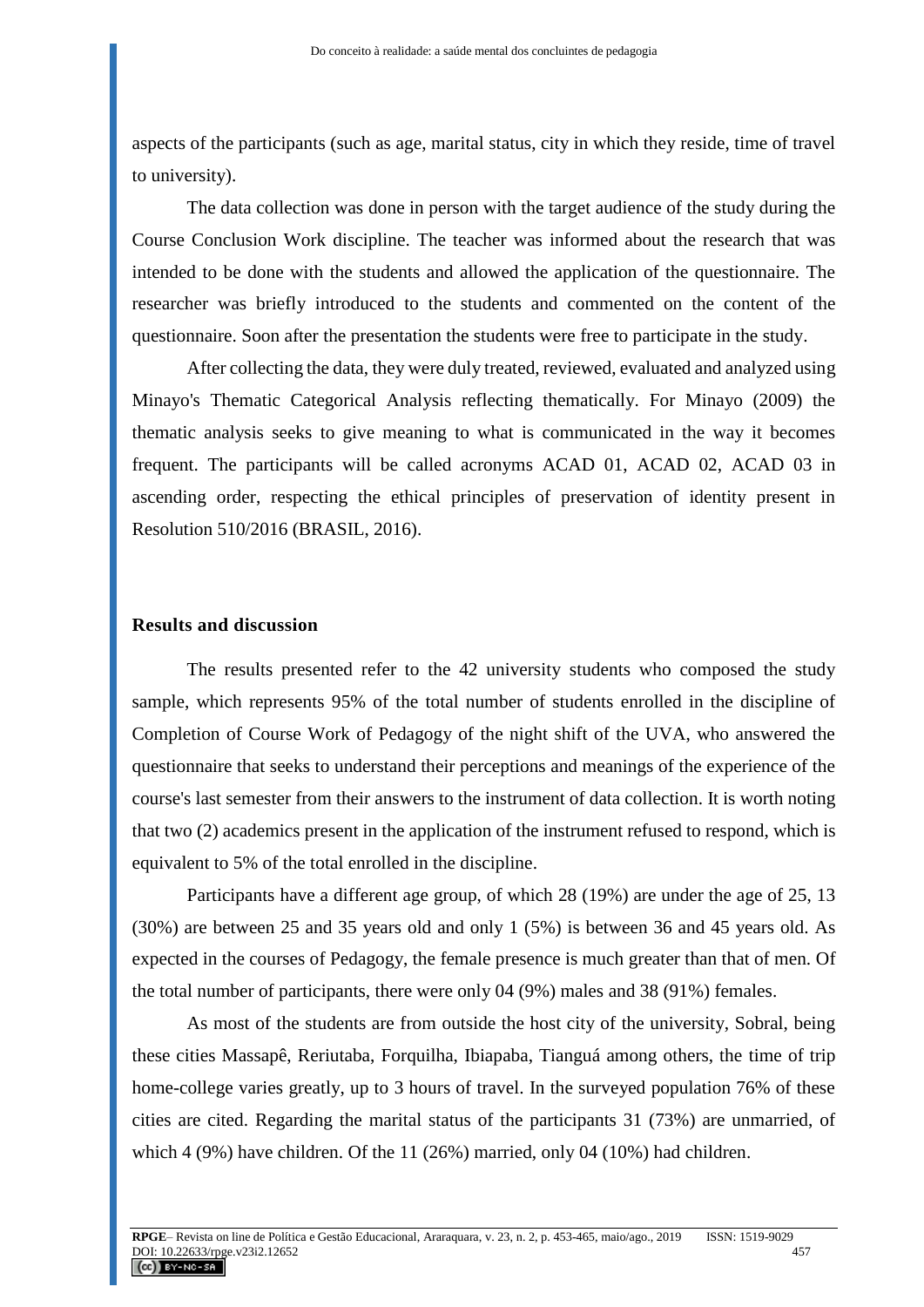When it comes to the mental health of college students, one factor that can influence their illness process is the time spent studying and working. Thirty-two of the participants work representing 76% of the total. It is noteworthy that of this total, eleven are teachers. The workload is between 4 and 12 hours of work per day. Regarding the studies, 100% of the interviewees are dedicated to the studies, some of which devote more than four hours to the activity without rest interval. Seven participants did not specify the time spent.

As a constant questioning in the protocol, we sought to know which mental health concept the university students have. Students see mental health as controlling emotions, that is, being well psychologically. One highlight is that many cite physical health by relating it to the mind. In short, according to the interviewees is the psychological well-being, the ability to deal with the emotions and challenges of life as told by the participants below:

> Mental health is linked to both brain and physical fatigue. It is a somatization of factors. (ACAD 08)

Problems with emotions. (ACAD 11)

Being psychologically well, having control over your feelings. (ACAD 17)

A well-balanced person who can deal with your feelings if you are in good health. (ACAD 22)

It is the individual to be well with life, be it spiritually, body and mind. Have quality of life. (ACAD 24)

It is the person to be physical and psychological well, to have quality of life.  $(ACAD 33)<sup>5</sup>$ 

This understanding of the participants is the closest to the contemporary concept of mental health that for Teixeira and Pereira (2013) is the "process resulting from the interaction between the various facets of human existence: psychic, biological, social, cultural and environmental".

Three students cited family, friends, among other factors of social interaction as contributors to good mental health.

Being well with family, friends, helping others as soon as possible. (ACAD07)

<sup>5</sup> Saúde mental está ligada ao cansaço tanto do cérebro como físico. É uma somatização de fatores. (ACAD 08) Problemas em relação as emoções. (ACAD 11)

Estar psicologicamente bem, ter controle sobre seus sentimentos. (ACAD 17)

Uma pessoa bem equilibrada que saiba lidar com seus sentimentos, isso se tiver uma boa saúde. (ACAD 22) É o indivíduo estar de bem com a vida, seja espiritualmente, corpo e mente. Ter qualidade de vida. (ACAD 24) É a pessoa estar de bem física e psicologicamente, ter qualidade de vida. (ACAD 33)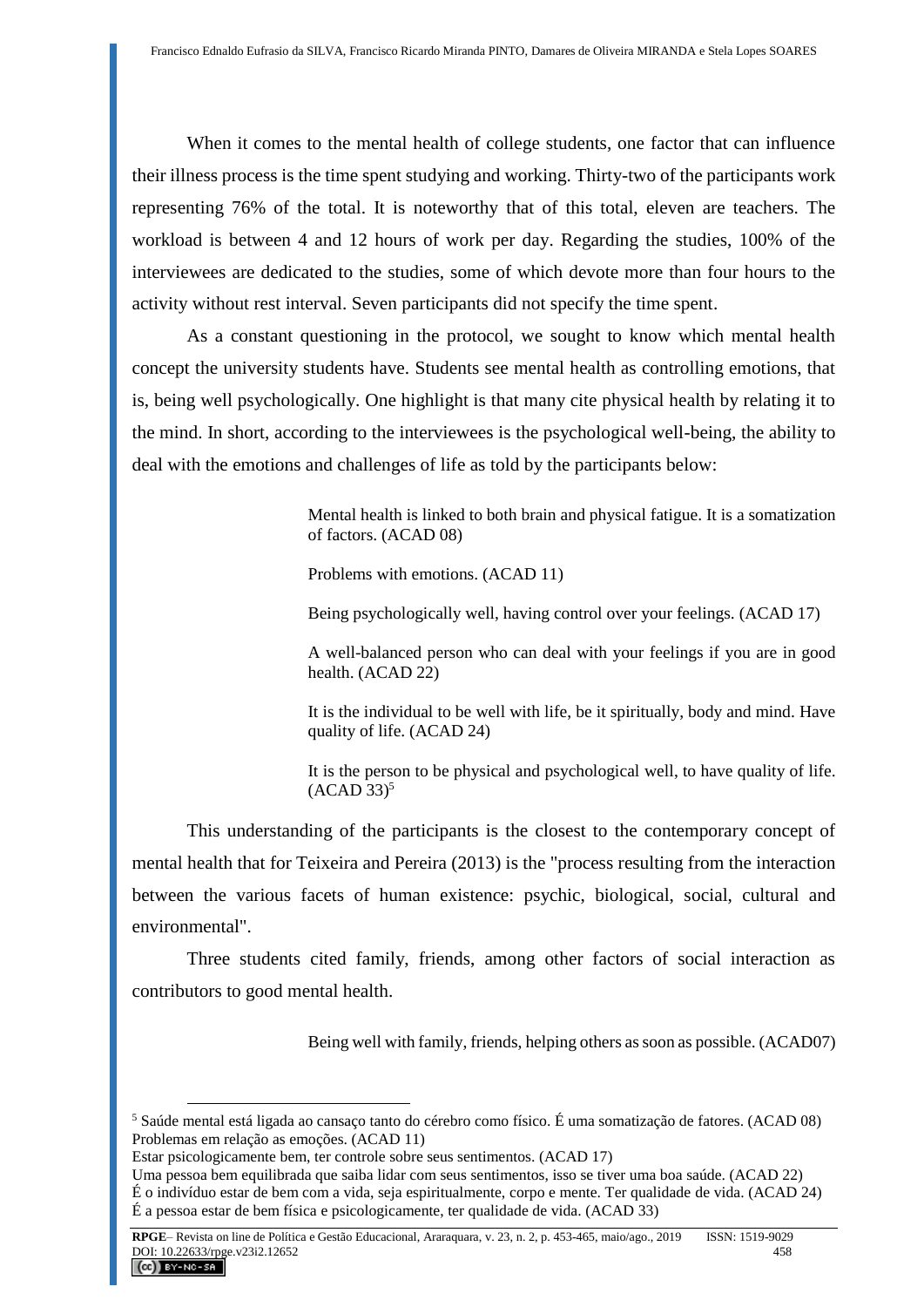It is to be without problems with the family, at work, in the studies, is without conflicts with the friends and the neighbor. (ACAD40)

To have good mental health is to live well with your family, friends, without stress with those who live with the person. And without anxiety.  $(ACAD42)^6$ 

Although the history of mental health points to the family as one of the triggers of the mental illness that motivated the isolation of the patient, the family today is seen as one of the main collaborators in the treatment of those who suffer psychologically. In fact, the family in the context of mental health has a high importance both for mental health problems but also for the care of those suffering from some form of mental illness. The family is a place of intimacy, construction of senses and expression of feelings, where the psychic suffering that the life of all of us puts forth and restores is externalized (ACOSTA; VITALE, 2008).

Another point to highlight is that some scholars point to the standardization of society as providers of mental health:

> Have a healthy mind. It is seeking to do things the way society expects. (ACAD14)

> Be aware of your physical and mental functions by acting according to good social conduct. (ACAD 19)<sup>7</sup>

To conceptualize mental health as a state of consciousness of good social conduct leads us back to the past, when madness was seen as the deviation from social conduct, and individuals who fled from these behaviors were isolated from society. However, even today, not following the standards imposed by society can be a crucial factor for the emergence of mental illnesses such as anxiety, social phobia and especially depression, which can lead to suicide.

The relation mental health / illness is the expression of the lifestyles and the conditions of a society, coming from a particular process for the person. (ADAMOLI; AZEVEDO, 2009). Matos (2004) reaffirms, in this sense, that "new multifaceted challenges are placed on health / well-being, among which the aspects of social pressure related to lifestyle are highlighted, since people are pressured to "have", to "appear", to hide "feelings".

<sup>6</sup> Estar de bem com a família, amigos, ajudando o próximo assim sendo possível. (ACAD07)

É estar sem problemas com a família, no trabalho, nos estudos, está sem conflitos com os amigos e o próximo. (ACAD40)

Para se ter uma boa saúde mental é você conviver bem com sua família, amigos, sem estresse com os que convive com a pessoa. E sem ter ansiedade. (ACAD42)

 $\frac{7}{7}$  Ter a mente saudável. É procurar fazer as coisas da maneira que a sociedade espera. (ACAD14) Estar ciente de suas funções físicas e mentais agindo de acordo com as boas condutas sociais. (ACAD 19)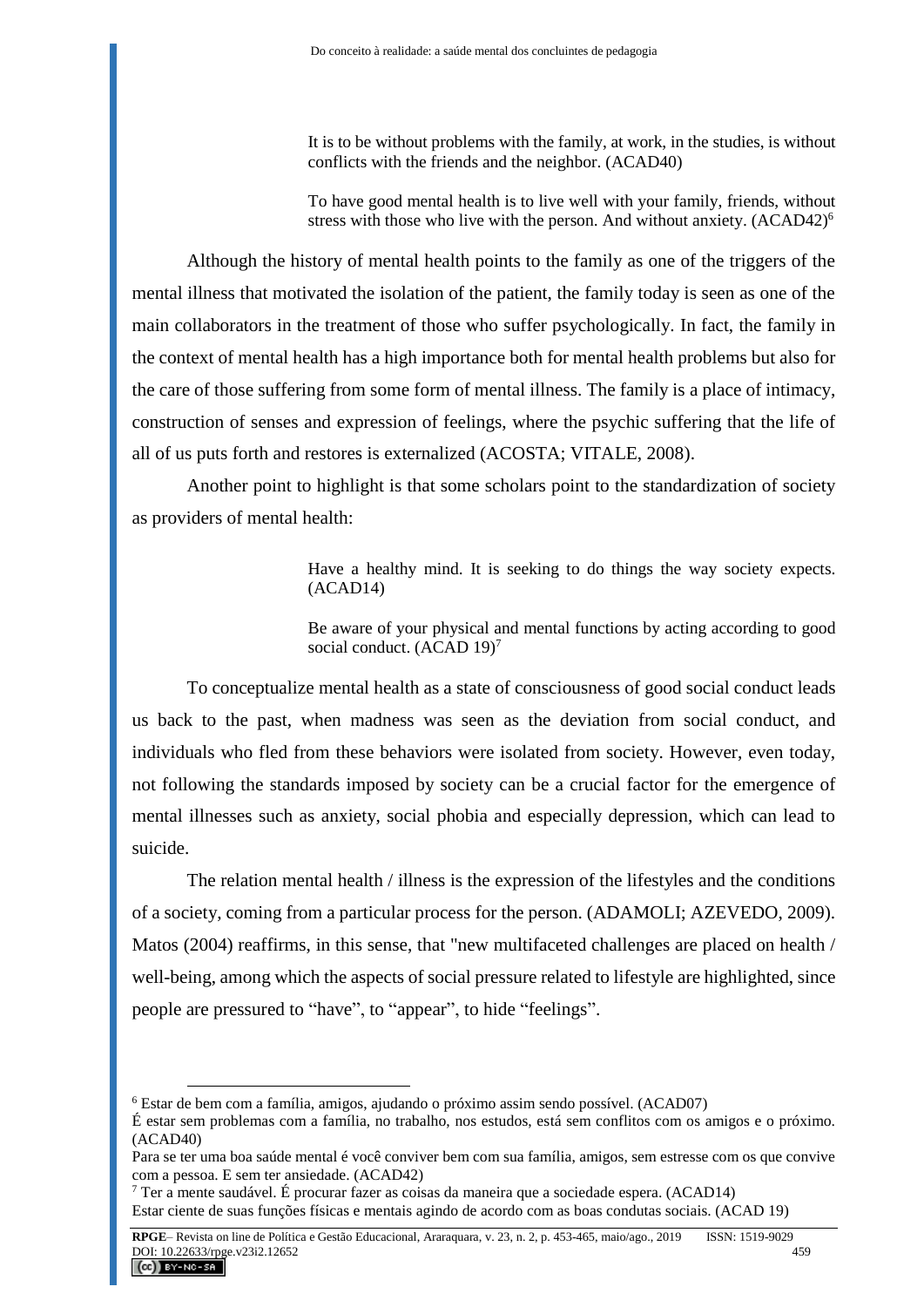### **Whirlwind of sensations**

The last period of a university course is a unique moment in the life of the student, because it is the realization of a dream, but the emotions and feelings can generate confusion in the head of the student, because the approach of the end of graduation increases the responsibilities. Emotions and feelings are of fundamental importance both in a social, biological and psychological perspective (VAZ SERRA, 1999). When analyzing the speeches of the participants of the research, we can see that feelings of pressure and relief often appear in the same period.

Fears, afflictions, anguish, happiness. (ACAD 03)

Feelings of completion, relief. (ACAD10)

Pressure and at the same time relief from being close to complete. (ACAD21)

First, happiness for being formed, concern for not having completed the TCC (Completion of Course Work) still and longing for the class and friends that I conquered. (ACAD22)

It is a stressful time due to the completion of the course, but it is a time of growth and learning. (ACAD24)

Weary; overloaded. But happy to be running out.  $(ACAD36)^8$ 

In the speeches of the participants we can perceive that the term of the course covers positive and negative feelings from the university and also self-demands, and this range of feelings can generate high rates of psychic suffering among university students. University students have been pointed out in several surveys as a population with worrying rates of complaints of psychic suffering and high incidence of mental disorders (FONAPRACE, 2016).

In this context it is important to indicate that the students of the last period need to be (re) educated emotionally, since the control of their emotions is a potential promoter and health intervener, since the lack of control of the emotions can be a great influencer of the processes of mental sickening. In this way, it is necessary to understand that affections, emotions and personal relationships directly influence a healthy life.

<sup>8</sup> Medos, aflições, angústia, felicidade. (ACAD 03)

Sentimentos de conclusão, alívio. (ACAD10)

Pressão e ao mesmo tempo alívio por estar próximo de concluir. (ACAD21)

Primeiro, felicidade por estar se formando, preocupação por não ter concluído o TCC ainda e saudade da turma e amigos que conquistei. (ACAD22)

É um momento de estresse devido a elaboração do trabalho de conclusão do curso, porém, é uma época de crescimento e aprendizado. (ACAD24)

Cansada; sobrecarregada. Porém feliz por estar acabando. (ACAD36)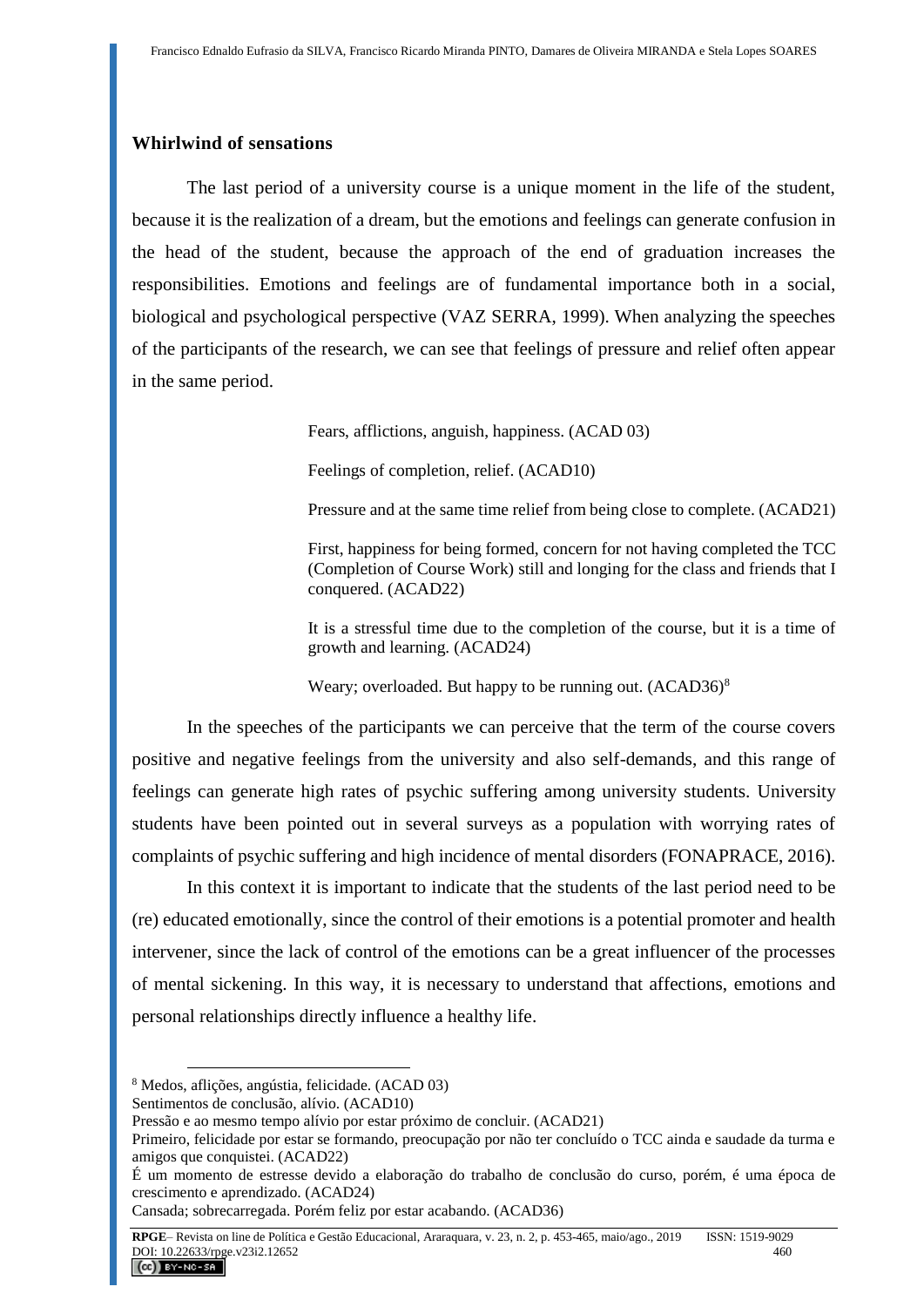Although six respondents said that the last period is a mix of emotions, most cited only negative thoughts that go through moments of pressure, despair, anguish, fear, sadness and suffering. We can emphasize the speeches of the university students as follow:

> The pressure generated during this period results in a sense of despair, fueled by negative feelings and even impotence. (ACAD04)

> Anxiety, pressure to enter the job market, fear, despair, inadequacy and sadness. (ACAD07)

Anxiety, feeling of being trapped in a dead end, tiredness. (ACAD13)

I feel suffocated, worn out, self-charging all the time, and I feel weak. (ACAD17)

Anxiety, anxiety, sleep, feeling of incapability, bad sensations. (ACAD29)

Fear, tension, anguish, suffering. (ACAD33)<sup>9</sup>

The speeches of the university students are very clear in relation to the suffering that the graduates of the course of Pedagogy pass. Negative feelings about yourself and your performance and the fear of not completing are factors that will influence your academic performance. These negative feelings are not only attributed to the charges of the faculty, but also to the strong pressure imposed by the society to the students regarding the entrance to the work market after the conclusion of the course. Failure to complete the Conclusion of Course Work (TCC) is not the only fear of college graduates, as fear of unemployment also frightens academics, affecting their performance in the final stretch. These pressures, demands and challenges are reflected in the mental, psychological and physical health of students.

> In a social perspective, emotions play a special role in human motivation, and can influence aspects such as personality, social relations, professional performance, sexual life, career advancement or the way individuals live (VAZ SERRA, 1999, p.14).<sup>10</sup>

The students' negative feelings were spontaneously reported in the question "what feelings and sensations were generated in the last period of college?", but the negative feelings

<sup>9</sup> A pressão gerada nesse período resulta uma sensação de desespero, regada de sentimentos negativos e até mesmo impotência. (ACAD04)

Ansiedade, pressão para entrar no mercado de trabalho, medo, desespero, insuficiência e tristeza. (ACAD07) Ansiedade, sensação de estar presa em um local sem saída, cansaço. (ACAD13)

Me sinto sufocada, desgastada, me cobro o tempo inteiro, e me sinto fraca. (ACAD17)

Angústia, ansiedade, sono, sensação de incapaz, sensações ruins. (ACAD29)

Medo, tensão, angústia, sofrimento. (ACAD33)

<sup>10</sup> Numa perspectiva social, as emoções desempenham um papel de especial relevo na motivação humana, podendo influenciar aspectos como a personalidade, as relações sociais, o desempenho profissional, a vida sexual, a ascensão numa carreira ou a própria maneira de viver dos indivíduos (VAZ SERRA, 1999, p.14).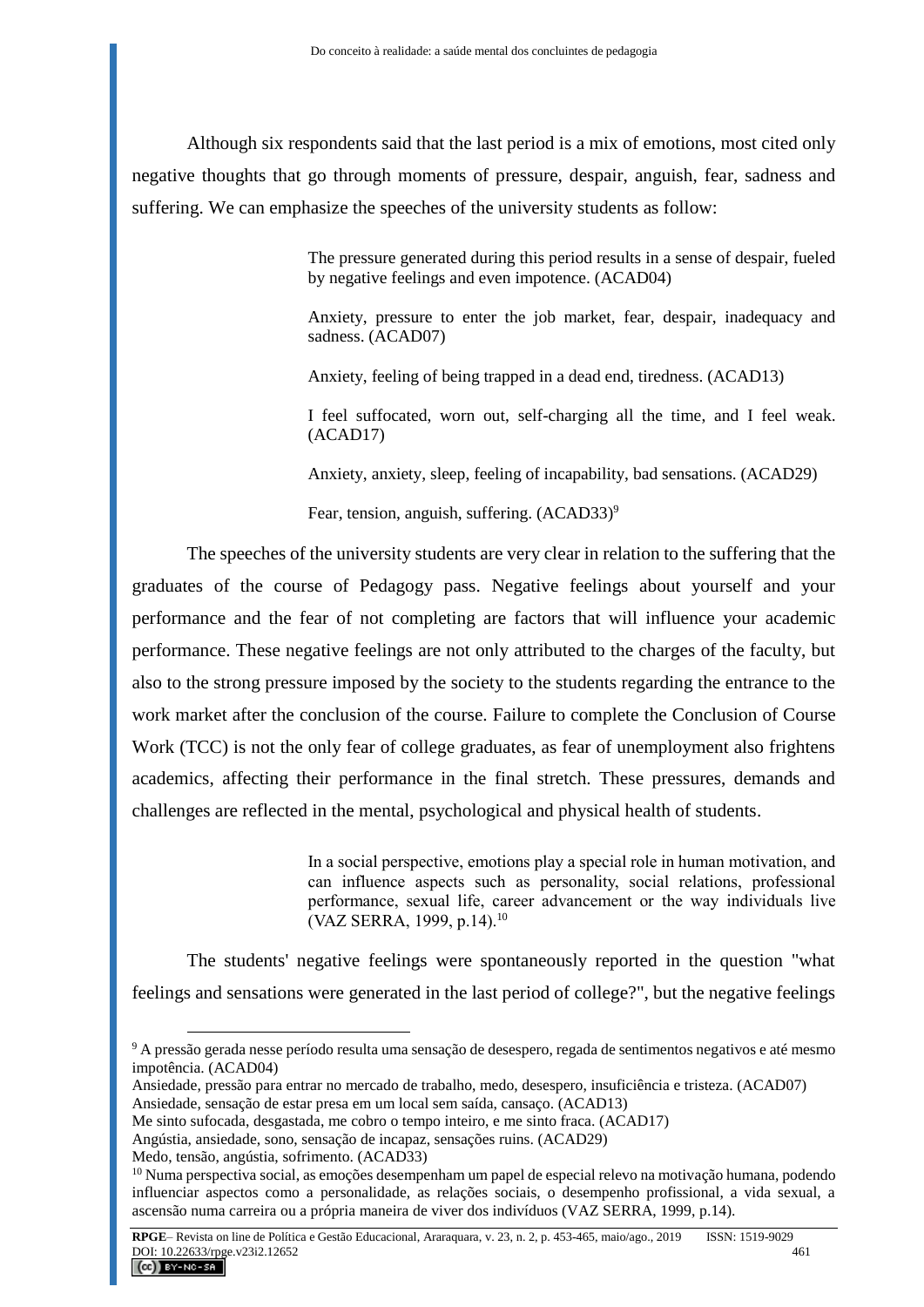were not limited to this question. When asked if there were any situations that brought them feelings of unfairness, more bad thoughts and feelings were exposed. Of the forty-two participants, only two answered that there were no unacceptable situations in the last period and three did not respond.

For students, TCC is still a big challenge. Even before entering university you can hear that the most difficult time of graduation is the last semester for demanding this work. There is already a belief that doing it is a process of great suffering.

Twenty-four study participants cited it as the most unpleasant situation in the last period. The concern with writing, reading, doubting about being able to do, lack of time to devote to production until the deadline are some situations that students pass before they graduate and that generate anxieties, stress, fears and even frustration and the will to give up. In this sense, we can highlight the following responses:

> It is not unpleasant, but the insecurity becomes a bit uncomfortable and apprehensive, because it requires something not common everyday, forming a possible fear. (ACAD01)

> Performance in TCC! It requires a lot of what I was prepared to face. (ACAD16)

> The fact of being informed of the period of the presentations of the TCC, because it is close and still does not conclude, and the time is unfavorable. (ACAD27)

> The urge is to give up and send a fuck up loud for everyone to hear. (ACAD30)

Time is running because it affects the quality of TCC. (ACAD36)

Yes. Because I often feel incapable, time has been my biggest problem, because due to work I do not have an exact moment to dedicate myself to my studies. (ACAD37)<sup>11</sup>

TCC generates these unpleasant sensations by requiring, at the end of the course, skills that may not have been acquired along the course, generating in the academic distrust and

 $11$  Não chega a ser desagradável, mas a insegurança se torna um pouco incomodo e apreensiva, porque é exige algo não comum do cotidiano, formando um possível medo. (ACAD01)

O desempenho no TCC! Exige muito do que eu estava preparada para enfrentar. (ACAD16)

O fato de ser informada do período das apresentações do TCC, porque está próximo e ainda não o conclui, sendo que o tempo é desfavorável. (ACAD27)

A vontade é de desistir e mandar um foda-se bem alto para todo mundo ouvir. (ACAD30)

Tempo corrido, pois afeta a qualidade do TCC. (ACAD36)

Sim. Pois muitas vezes me sinto incapaz, o tempo tem sido o meu maior problema, pois devido ao trabalho não possuo um momento exato para dedicar-me aos estudos. (ACAD37)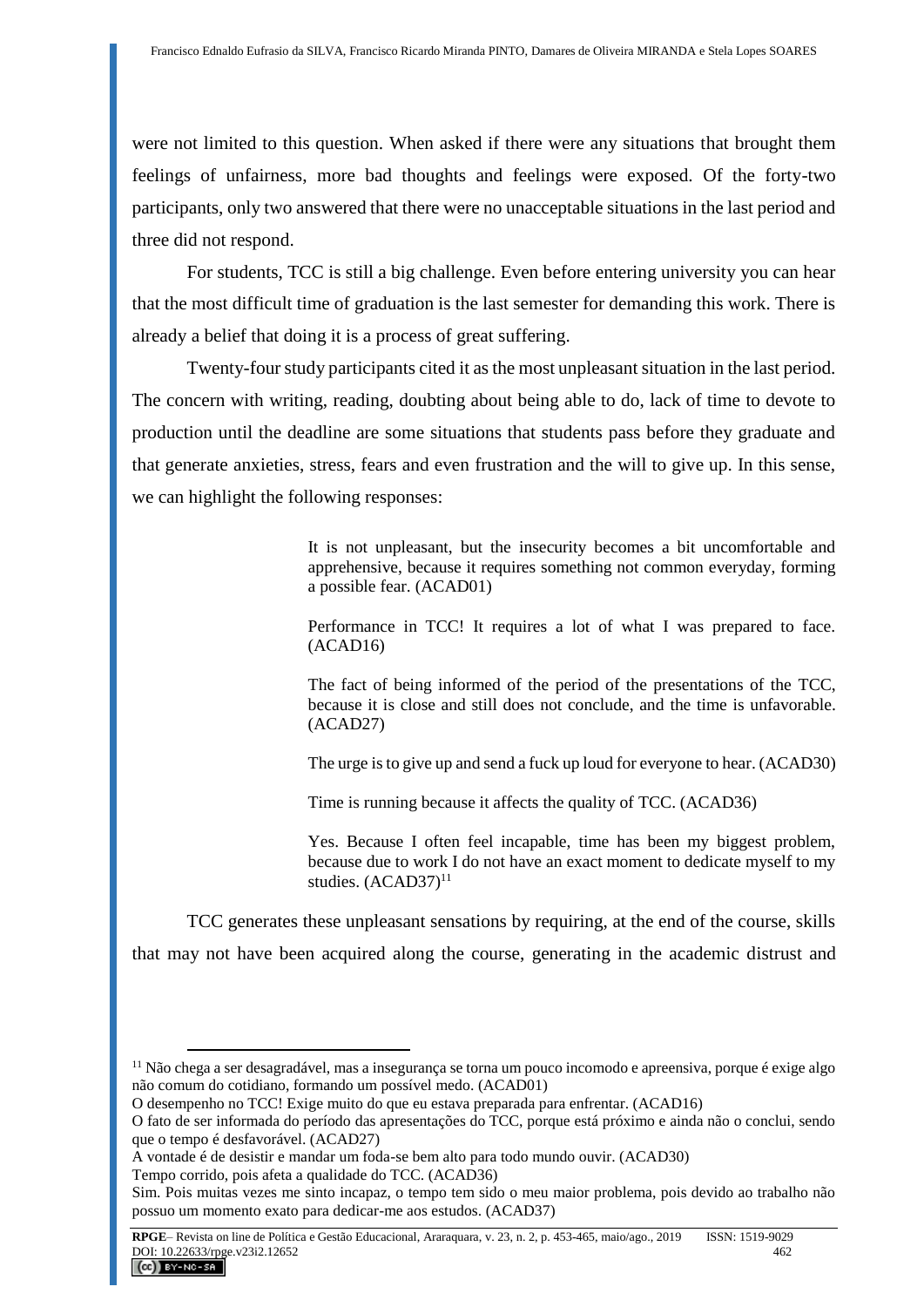insecurity in their ability. Self-charging leads the student to a state of anxiety because he knows that TCC has a definite weight on completion.

The teacher-counselor, in this context, is of fundamental importance to help the student to control their emotions. But what we can see in the answers of some of the participants is that the counselor leaves to be desired and ends up being another factor for the stress and the anxiety of the students. Highlighting the responses from the participants:

> When doing the TCC, I always feel a lot of anxiety and fear of not doing the job properly or not finishing it on time. In the meetings with the teacher I feel a lot of anxiety. (ACAD09)

> Yes, the guidelines, communication with some teachers because they are incomprehensible. (ACAD21)

> The meeting with the counselor, I'm always fleeing from her, she is great but I become insecure, I do not feel the need to sleep. (ACAD33)

> Develop a part of TCC and counselor to scratch and have me redo. This discourages us and makes us think we are not capable.  $(ACAD34)^{12}$

The teacher must have more than the technical skills to guide his academics, he needs to have the sensitivity to deal with the emotions of the pupils, because the TCC is the first great challenge of the academic. It takes much more than enjoying the title requires an academic, technical and emotional capacity (GUEDES, 2014).

The relationship between the counselor and the academic should be collaborative, as the two are developing the TCC. What we can see is that instead of being a partner, one who is contributing to the growth of the student as a researcher, is only criticizing, to point out mistakes without directing them to the best path. These attitudes can generate frustration for the research and can be crucial in continuing education of the student, even losing interest in a postgraduation.

# **Final considerations**

<sup>12</sup> Quando vou fazer o TCC, sempre sinto muita ansiedade e medo de não está fazendo o trabalho corretamente ou de não dar tempo de terminar no prazo. Nos encontros com a professora sinto muita ansiedade. (ACAD09) Sim, as orientações, comunicação com alguns professores pois são incompreensíveis. (ACAD21)

O encontro com a orientadora vivo fugindo dela, ela é ótima mais fico insegurança, não tenho mais sono. (ACAD33)

Desenvolver uma parte do TCC e o orientador riscar e mandar refazer. Isso desanima e faz-nos pensar que não somos capazes. (ACAD34)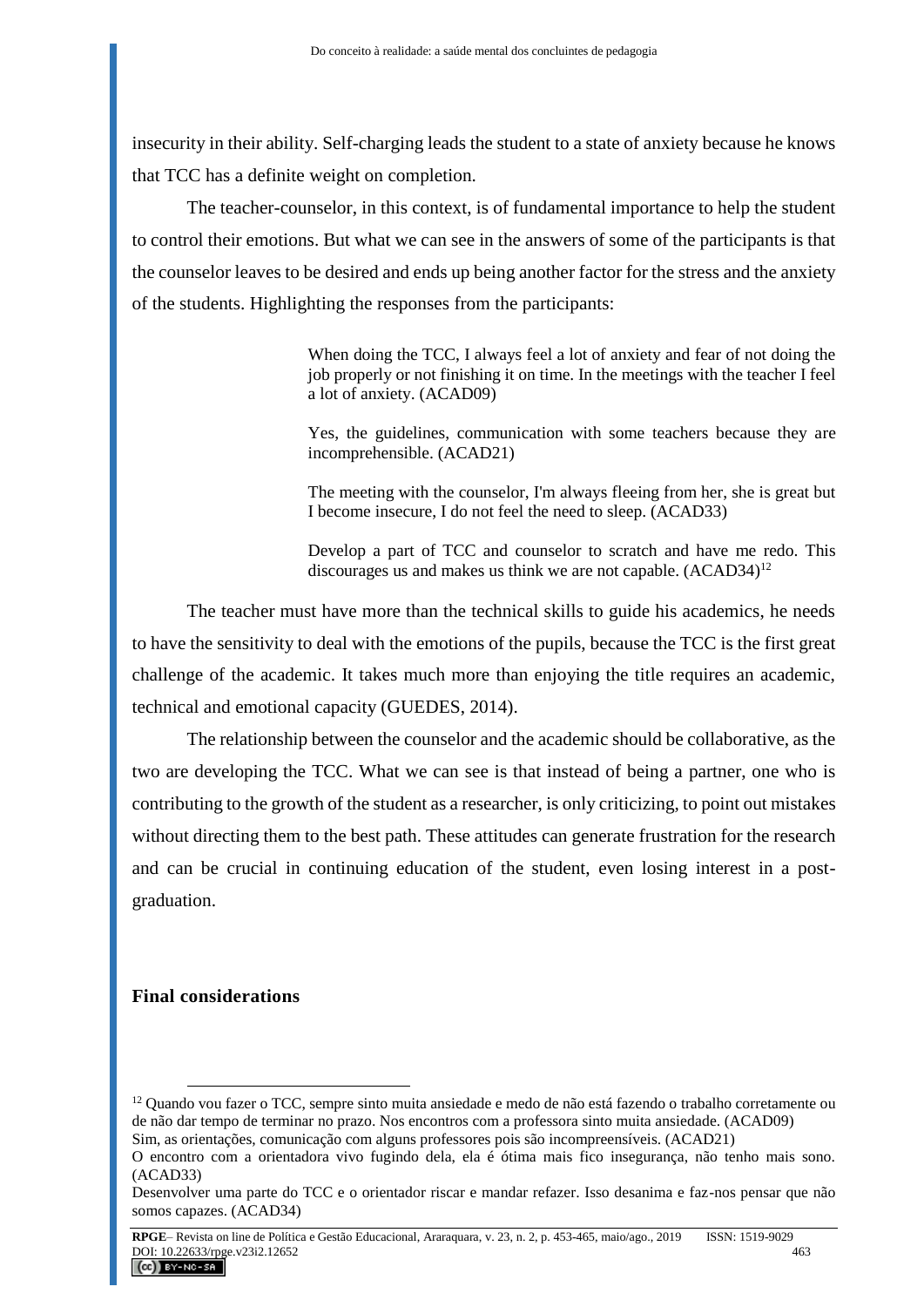The research consisted of analyzing how the challenges of the last period of the Pedagogy course influence the students' mental health. According to the students' responses to the questionnaire it is evident that the assignments and obligations require of them a high emotional control.

Reconciling work, personal relationships, academic activities, completion of course work and post-university expectations can be a trigger for anxiety, stress, phobias, among other mental illnesses. The analysis carried out leads us to understand that psychic suffering is quite common among concluding students because, at this academic stage, different emotions and feelings distract them from reality, deprive them of success and a good academic performance. The mixture of happiness, anxieties, sadness, anguish and relief are essential factors in the quality of life and influencers in the health-disease process.

**ACKNOLEDGEMENTS**: To all participants of the research who contributed with their rich and important experiences; the Coordination of the Course of Pedagogy of the State University Vale do Acaraú (UVA) by the research consent.

# **REFERENCES**

ALMEIDA, J. S. P. **A saúde mental global, a depressão, a ansiedade e os comportamentos de risco nos estudantes do ensino superior:** estudo de prevalência e correlação. 2014. 237 f. Tese (Doutorado) - Curso de Medicina, Faculdade de Ciências Medicas, Lisboa, 2014. Disponível em [https://repositorio.ipcb.pt/bitstream/10400.11/2939/1/tese.pdf.](https://repositorio.ipcb.pt/bitstream/10400.11/2939/1/tese.pdf) Acessado em: 19 jan. 2019.

ASSIS, C. L.; SILVA, A. P. F.; LOPES, M. S. **Sintomas de estresse em concluintes do curso de psicologia de uma faculdade privada do norte do País.** TCC (Graduação) - Curso de Psicologia, Instituto Metodista de Ensino Superior, Cacoal - RO, 2013. Disponível em: [https://www.metodista.br/revistas/revistasims/index.php/MUD/article/view/3668/3644.](https://www.metodista.br/revistas/revistasims/index.php/MUD/article/view/3668/3644) Acesso em: 20 jan. 2019.

BRASIL. **Transtornos mentais atingem 23 milhões de pessoas no Brasil.** Disponível em: [http://www.brasil.gov.br/noticias/saude/2010/06/transtornos-mentais-atingem-23-milhoes-de](http://www.brasil.gov.br/noticias/saude/2010/06/transtornos-mentais-atingem-23-milhoes-de-pessoas-no-brasil)[pessoas-no-brasil.](http://www.brasil.gov.br/noticias/saude/2010/06/transtornos-mentais-atingem-23-milhoes-de-pessoas-no-brasil)pdf. Acesso em: 17 fev. 2019.

CLAUDINO, J.; CORDEIRO, R. Níveis de ansiedade e depressão nos alunos do curso de licenciatura em enfermagem. O caso particular dos alunos da Escola Superior de Saúde de Portalegre. **In Millenium**, n.º 32, p. 197-210, 2006.

DANTAS, C. A. S. **O acolhimento humanizado em saúde mental.** 2015. 40 f. Monografia (Especialização em Saúde Mental, Álcool e Outras Drogas) - Universidade de Brasília, Brasília, 2015. Disponível em: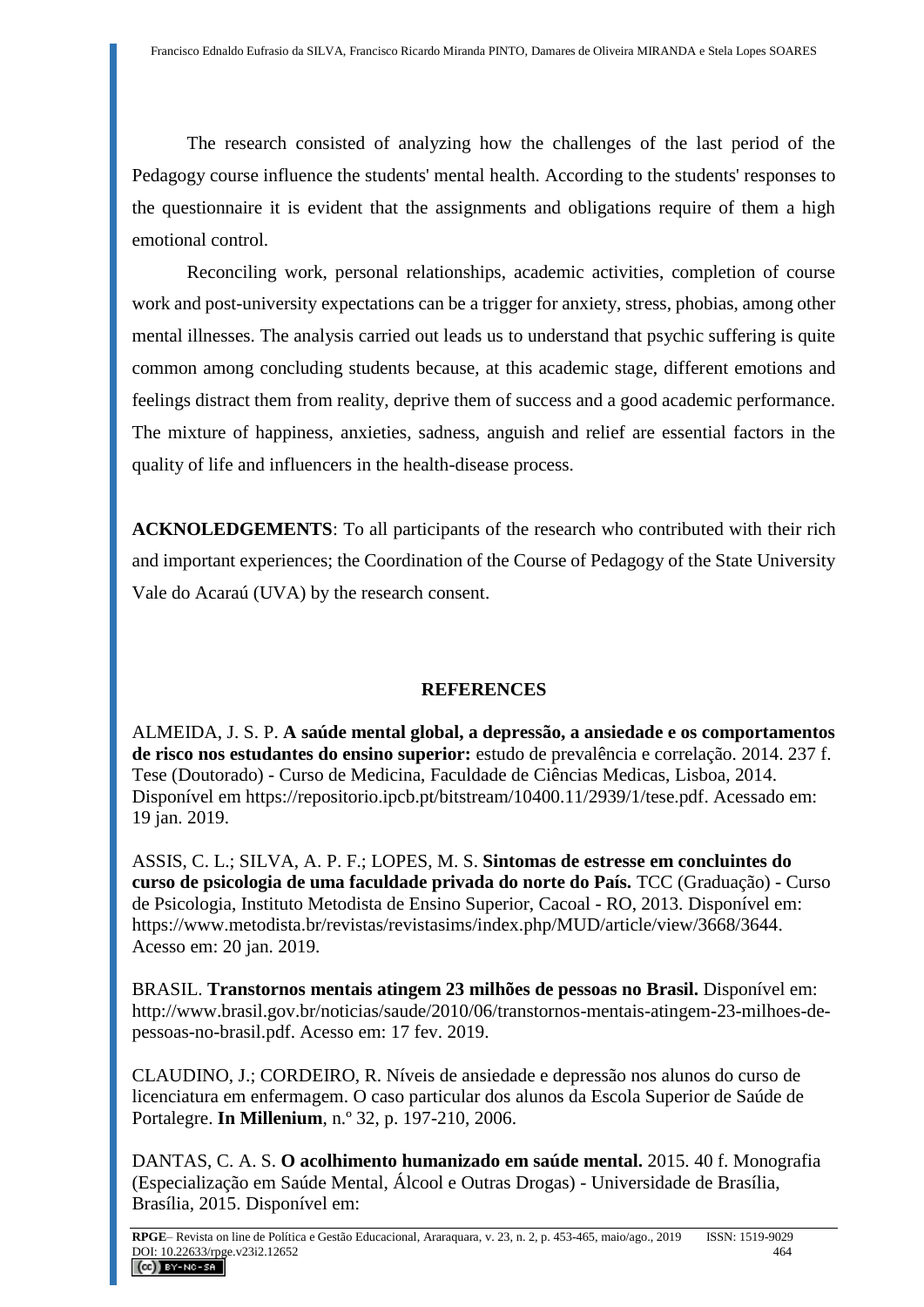http://bdm.unb.br/bitstream/10483/11384/1/2015\_CharleiadeAbreudaSilvaDantas.pdf. Acesso em: 17 fev. 2019.

DEPIERI, N. B.; CÍCERO, L. R.; GUIZELLINI, V. S.; BIANCHI, R. O. **Qualidade do Sono e Sonolência entre Universitários Formandos**. 2016. Disponível em: <http://periodicos.uem.br/ojs/index.php/ArqMudi/article/view/32961> Acessado em: 16 mar. 2019.

FONAPRACE. **IV pesquisa do perfil socioeconômico e cultural dos estudantes de graduação das instituições federais de ensino superior brasileiras 2014**. Uberlândia: FÓRUM NACIONAL DE PRÓ-REITORES DE ASSUNTOS COMUNITÁRIOS E ESTUDANTIS, 2016. Disponível em: http://www.andifes.org.br/wpcontent/uploads/2017/11/Pesquisa-de-Perfil-dos-Graduanso-das-IFES\_2014.pdf. Acesso em: 16 fev. 2019.

FUREGATO, A. R. F., SILVA, E. C., CAMPOS, M. C.; CASSIANO, R. P. T. Depressão e autoestima entre acadêmicos de enfermagem. **Revista de Psiquiatria Clínica**, 33(5), 239- 244, 2006. Disponível em [http://www.scielo.br/scielo.php?pid=S0101-](http://www.scielo.br/scielo.php?pid=S0101-60832006000500003&script=sci_abstract&tlng=pt) [60832006000500003&script=sci\\_abstract&tlng=pt](http://www.scielo.br/scielo.php?pid=S0101-60832006000500003&script=sci_abstract&tlng=pt) Acesso em 17 mar 2019.

MENEZES, P. R.; NASCIMENTO, A. F. **Epidemiologia da depressão nas diversas fases da vida.** Porto Alegre: Artmed; p. 21-6, 2004.

MINAYO, M. C. L. (Org.) **Pesquisa social: teoria, método e criatividade.** 28. ed Petrópolis: Vozes, 2009.

OMS. **Constituição 1946.** Disponível em http://www.onuportugal.pt/"oms.doc. Acesso em 23 de maio de 2019.

ONUBR. **Saúde mental depende de bem-estar físico e social, diz OMS em dia mundial.**  Disponível em: [https://nacoesunidas.org/saude-mental-depende-de-bem-estar-fisico-e-social](https://nacoesunidas.org/saude-mental-depende-de-bem-estar-fisico-e-social-diz-oms-em-dia-mundial/)[diz-oms-em-dia-mundial/.](https://nacoesunidas.org/saude-mental-depende-de-bem-estar-fisico-e-social-diz-oms-em-dia-mundial/) Acesso em: 21 fev. 2019.

OPAS/OMS. **Relatório sobre saúde mental no mundo 2001 – Saúde Mental:** nova concepção, nova esperança. Genebra: Organização Mundial da Saúde. Disponível em: http://psiquiatriabh.com.br/wp/wp-content/uploads/2015/01/Relatorio-OMS-da-saude-mentalno-mundo-2001. Acesso em: 27 jan. 2019.

SAMPIERI, R. H.; COLLADO, C. F.; LUCIO, M. P. B. **Métodos de Pesquisa.** 5. ed. Porto Alegre: Penso, 2013.

VAZ SERRA, Adriano. **O stress na vida de todos os dias**. Coimbra: Gráfica de Coimbra Ltda. 1999.